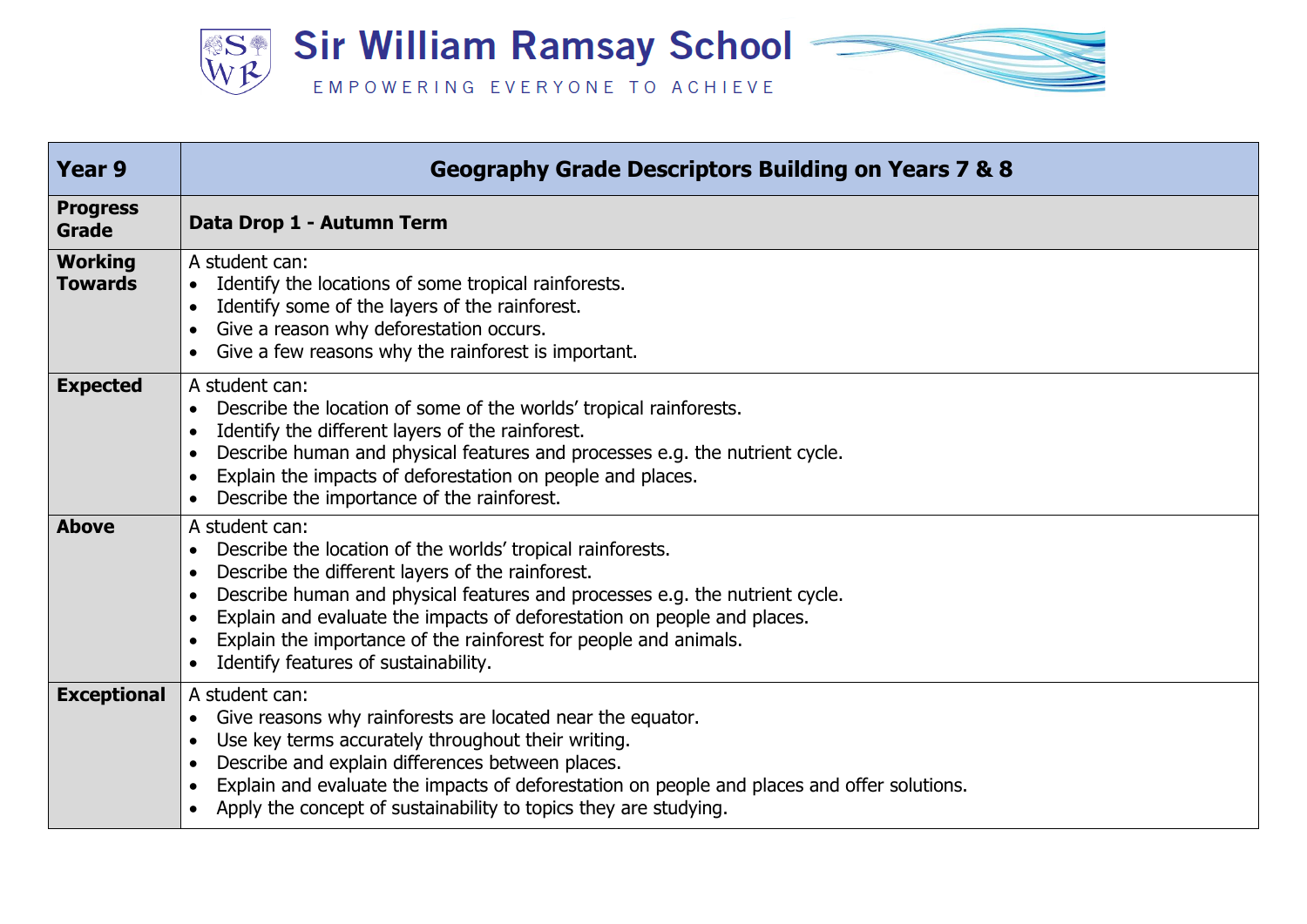

| Year 9                           | <b>Geography Grade Descriptors Building on Years 7 &amp; 8</b>                                                                                                                                                                                                                                                                                                               |
|----------------------------------|------------------------------------------------------------------------------------------------------------------------------------------------------------------------------------------------------------------------------------------------------------------------------------------------------------------------------------------------------------------------------|
| <b>Progress</b><br><b>Grade</b>  | Data Drop 2 - Spring Term                                                                                                                                                                                                                                                                                                                                                    |
| <b>Working</b><br><b>Towards</b> | A student can:<br>Identify the factors that can be used to measure development.<br>$\bullet$<br>Understand the term sustainable.<br>$\bullet$<br>Identify what impacts people have on the environment.<br>Describe features that make a place unique.<br>Identify trends in graphs and data.                                                                                 |
| <b>Expected</b>                  | A student can:<br>Identify and use development indicators to show level of development.<br>$\bullet$<br>Be able to define the term sustainable.<br>Describe the damage people do to the environment.<br>Describe and explain features that make a place unique.<br>Analyse trends in graphs and data.                                                                        |
| <b>Above</b>                     | A student can:<br>Use data from development indicators to draw interpretations about level of development.<br>Be able to apply the term sustainable.<br>Describe and explain the impact people have on the environment in the short and long term.<br>To understand and appreciate what makes a country developed.                                                           |
| <b>Exceptional</b>               | A student can:<br>Manipulate data to draw conclusions about the level of development of countries.<br>Be able to apply the term sustainable and evaluate features in terms of their sustainability.<br>Be able to describe and explain the impact people have on the environment in the short and long term.<br>To appreciate that the process of development is not linear. |